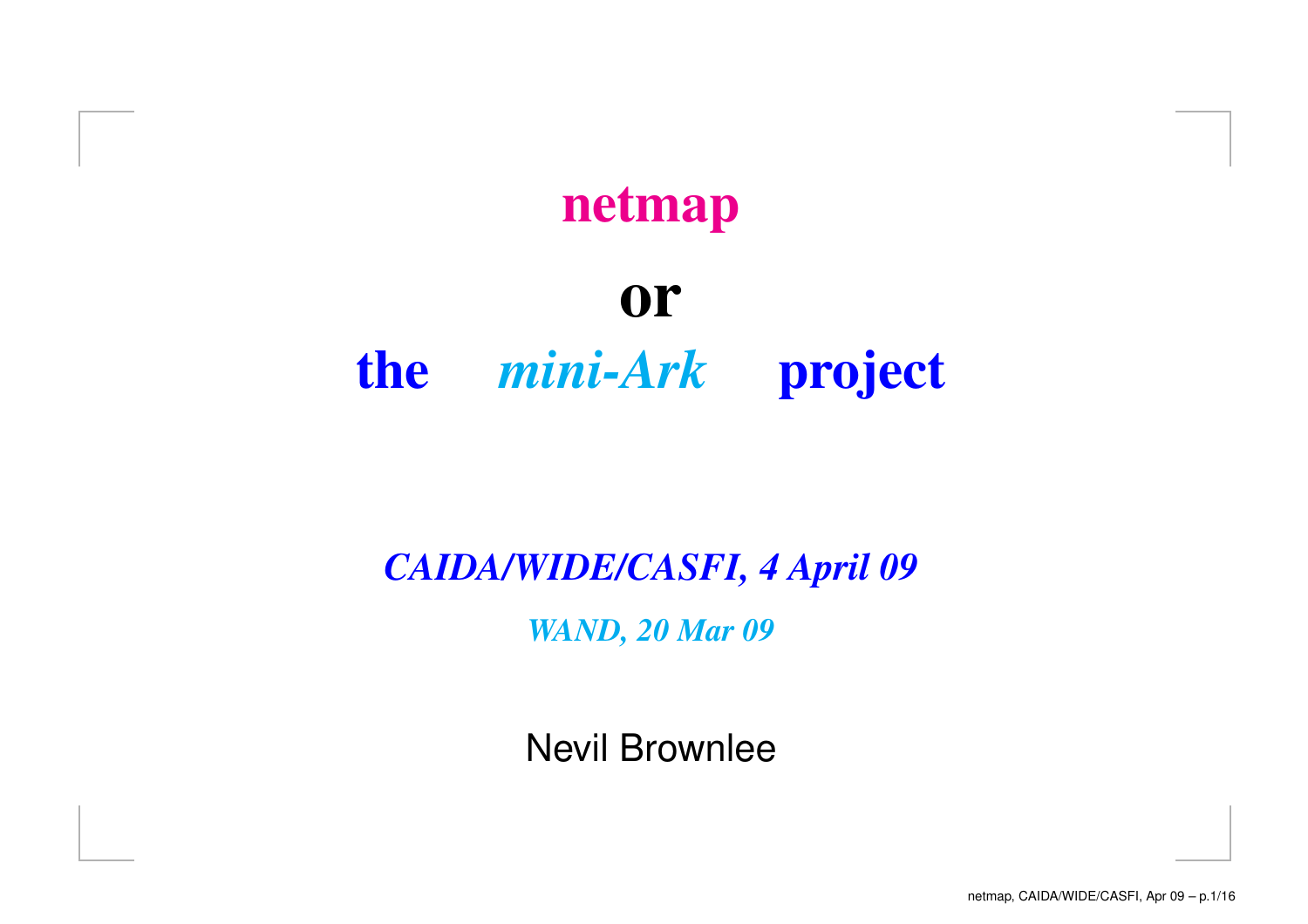### **Background: Internet in Auckland**

- U Auckland is a big content provider
- Internet in Auckland used to have <sup>a</sup> simple topology
- All the ISPs connected to APE, Auckland Peering Exchange
- Telecom NZ and TelstraClear left APE
- Now some larger ISPs connect to both TNZ and TCL
- It's hard to determine where congestion is occuring
- We'd like to have a more accurate topology
- and a near-realtime traffic weather map!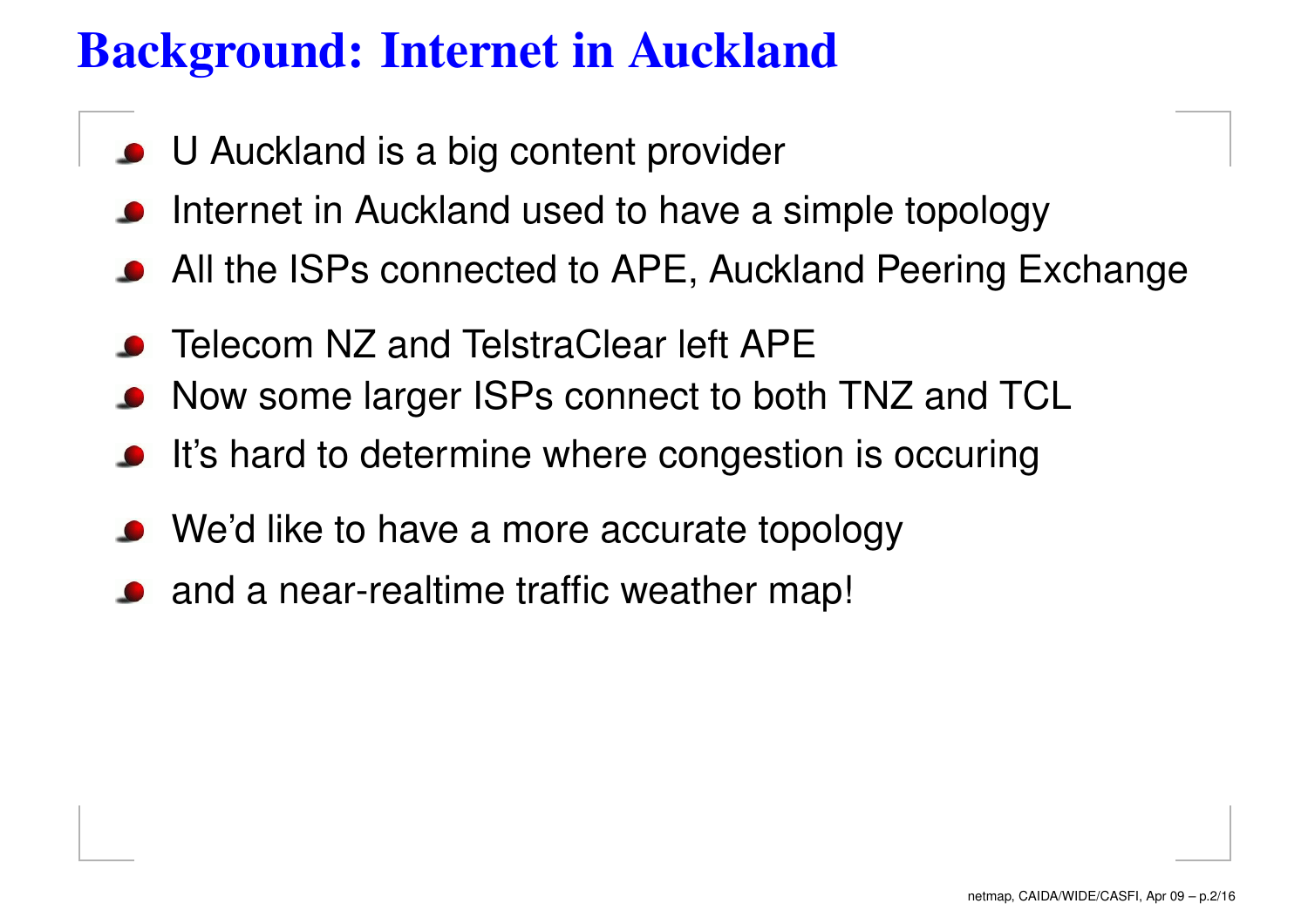#### **Backgound (2): <sup>U</sup> Auckland Campus Network**

- **•** The campus network is highly resilient
- Many services are concentrated in our central Data Centre
- Users often complain of 'poor network performance'
- The topology is resilient (good) but poorly documented (bad)
- Again, would like an accurate topology and weather map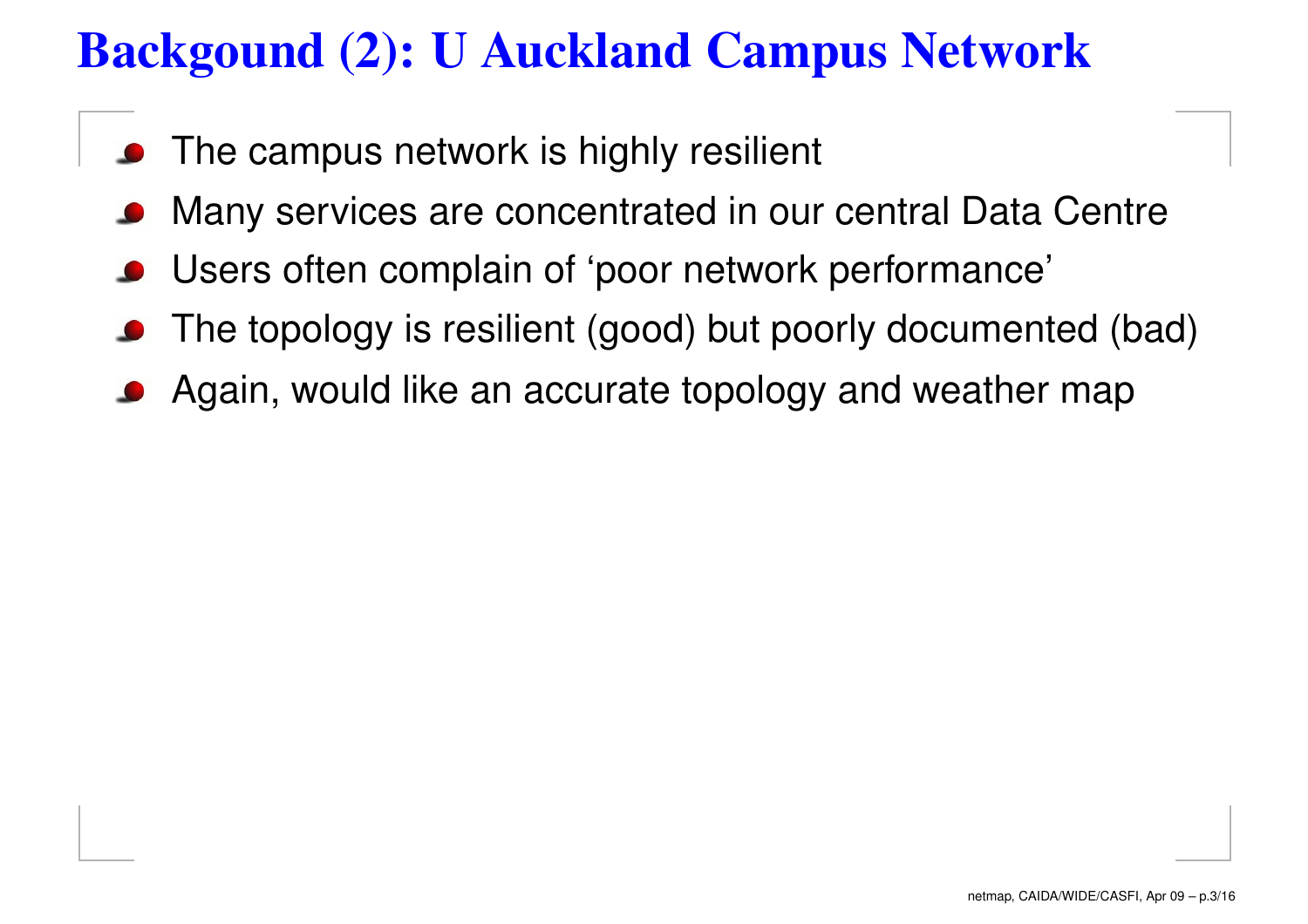## **Solution: Distributed Monitoring**

- Develop central server + 'user-machine' clients
- Clients to perform measurements between self and other clients
- Also (possibly) <sup>a</sup> set of fixed hosts (e.g. popular web sites)
- Use netmap measurement tools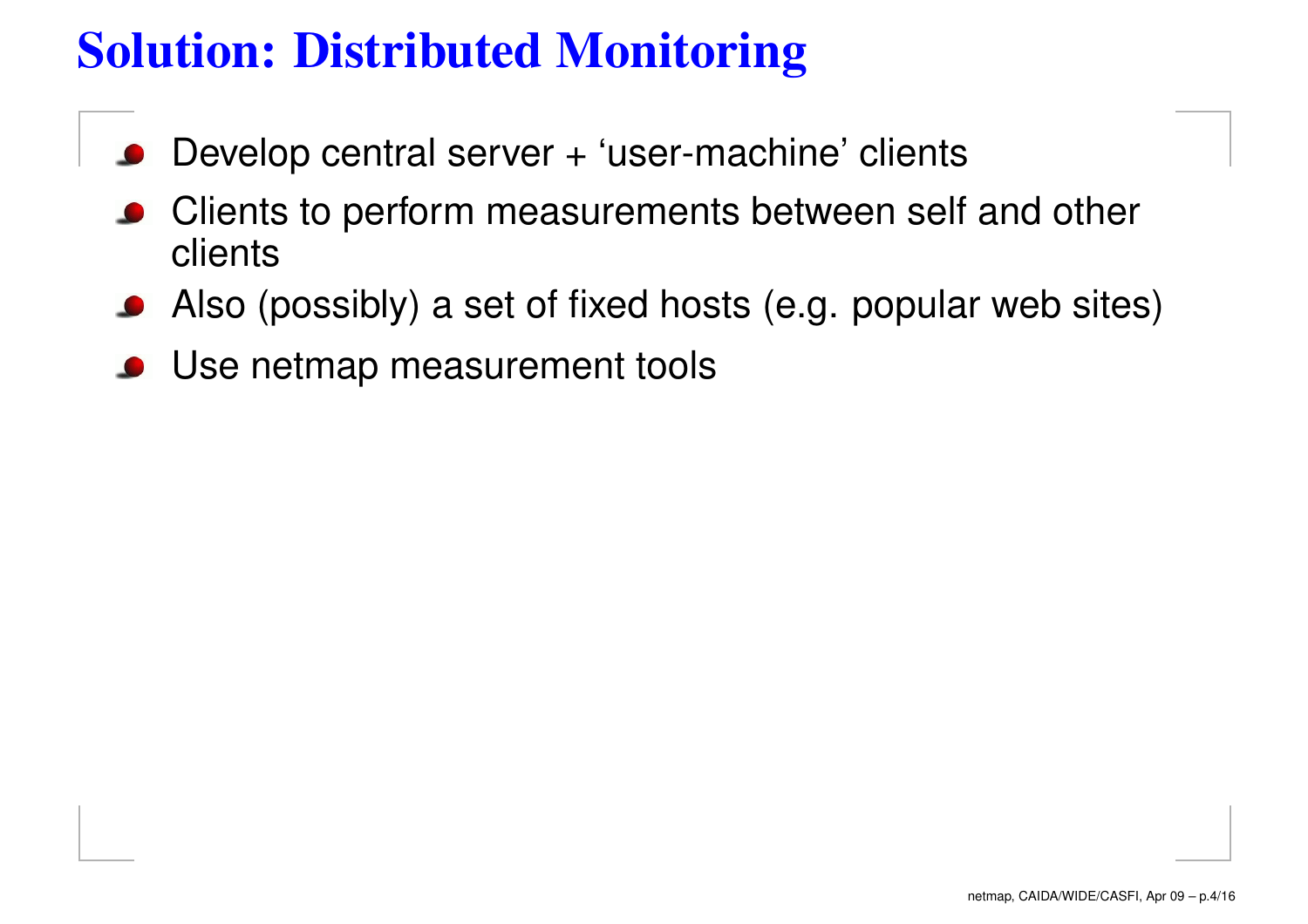## **Other Projects**

#### **Scriptroute**

- Uses measurement servers at known sites
- Long-term server support problems
- Users can run Ruby measurement scripts on measurement servers
- Co-ordinated via central web site

#### Dimes

- Uses many clients on 'user' machines
- Widespread view of Internet from user point of view $\bullet$
- Low maintenance (doesn't matter if we loose clients)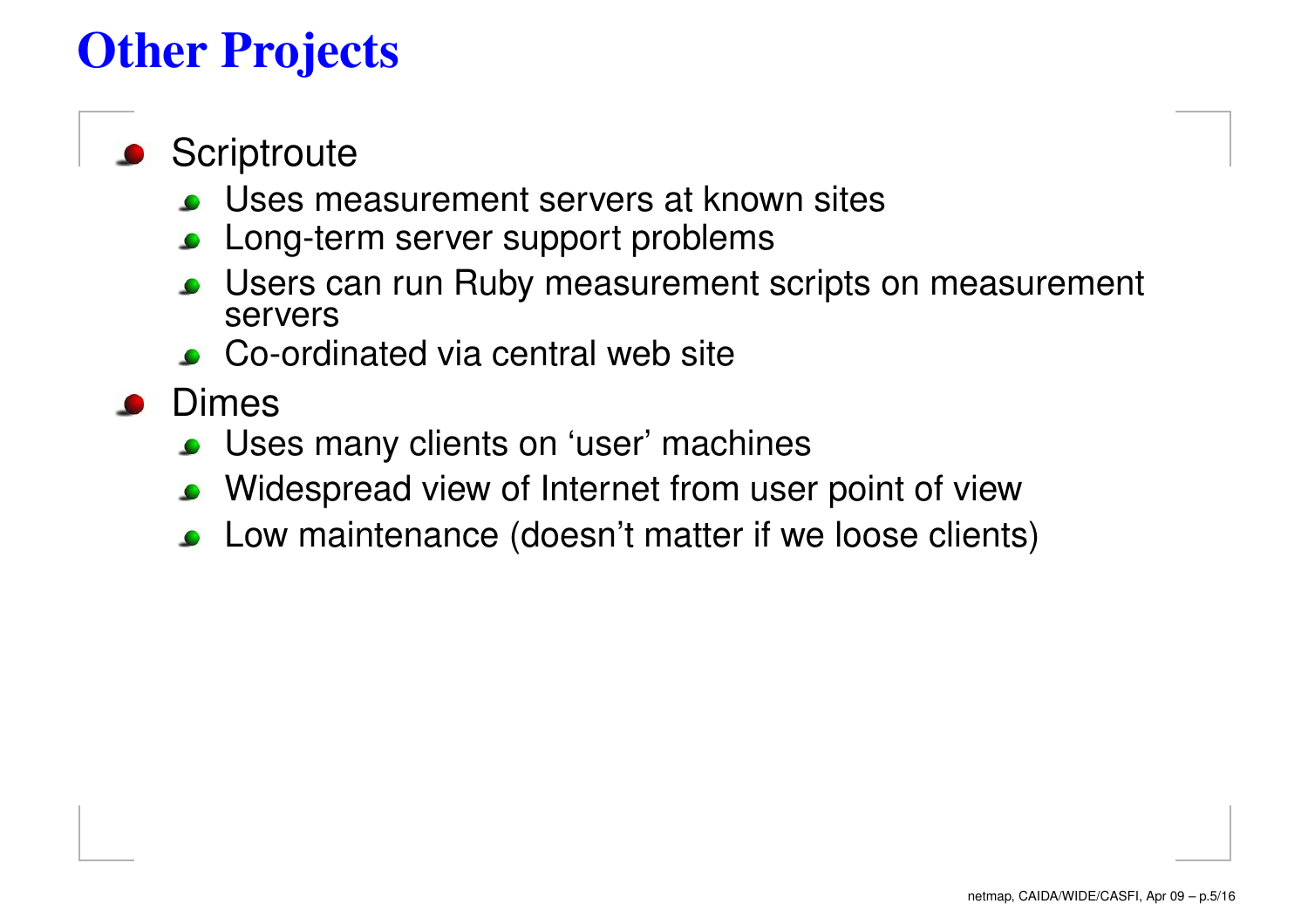# **Other Projects (2)**

#### **Nettest**

- **Clients on user machines**
- Passive measurement only
	- monitors flows and sends data to central server
- Clients in C, specific to OS (XP, Vista, OS X, Linux)
- Allows for automatic upgrades of client software

#### **Ark**

- CAIDA project, developed by Young Hyun
- Co-ordination system for CAIDA's topology measurement infrastructure
- Uses scamper to make IPv4 and IPv6 traceroutes
- Written in Ruby, uses *tuples* for shared data
- Uses dedicated measurement hosts (not 'user' clients)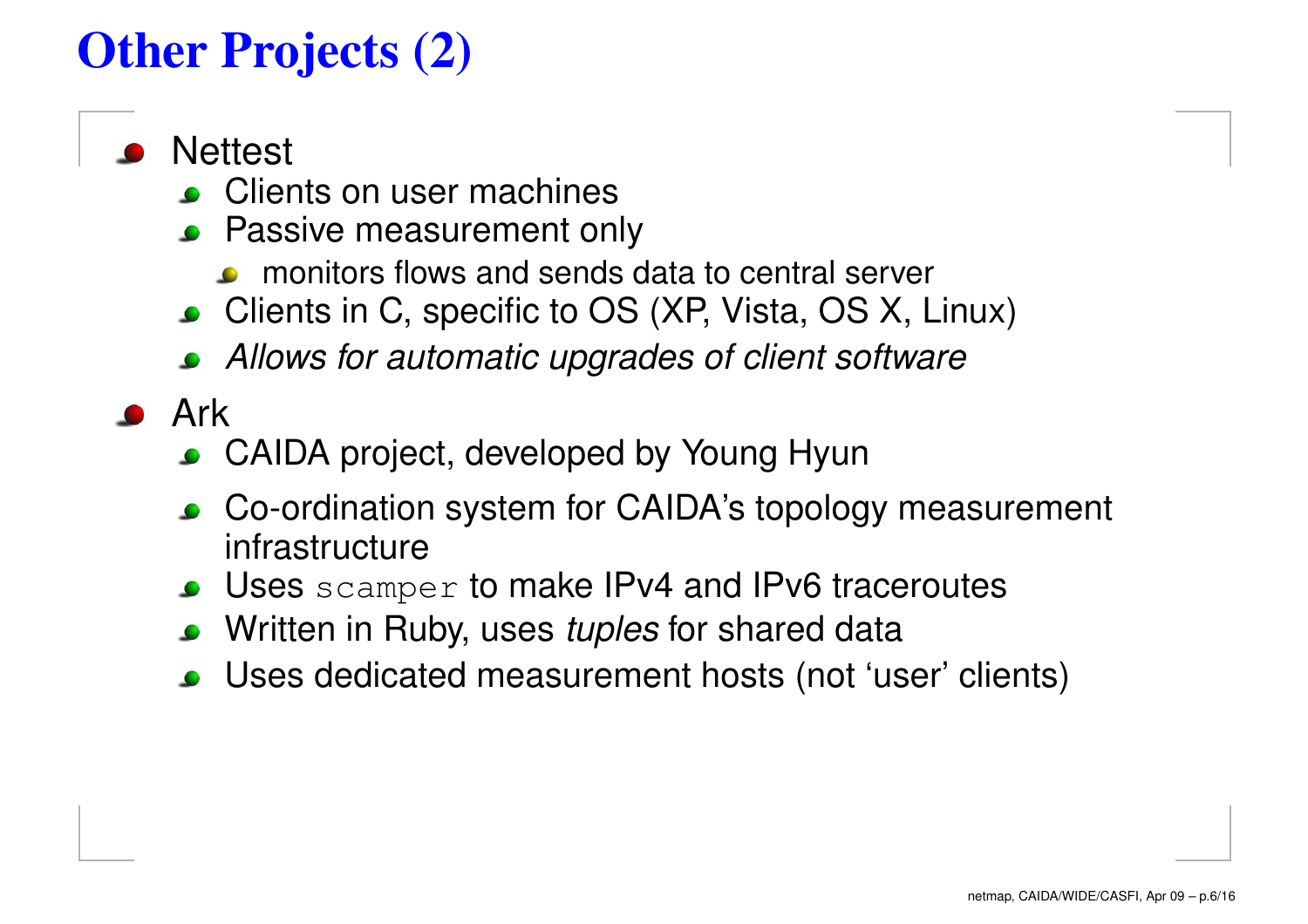### **Implementation Strategy**

- **•** Write everything in Ruby!
	- ruby  $+$  mysql for server
	- rails for database/web pages
	- fxruby for gui (if/when needed)
	- rubyscript2exe can create clients for all the OSes
		- Can determine OS in Ruby, should allow single script for all OSes
- What measurements can we make?
	- General (scriptroute-style) too hard
	- Link capacity, e.g. using Pathrate also too hard
	- Topology, i.e. links and (maybe) one-way delays tracerout e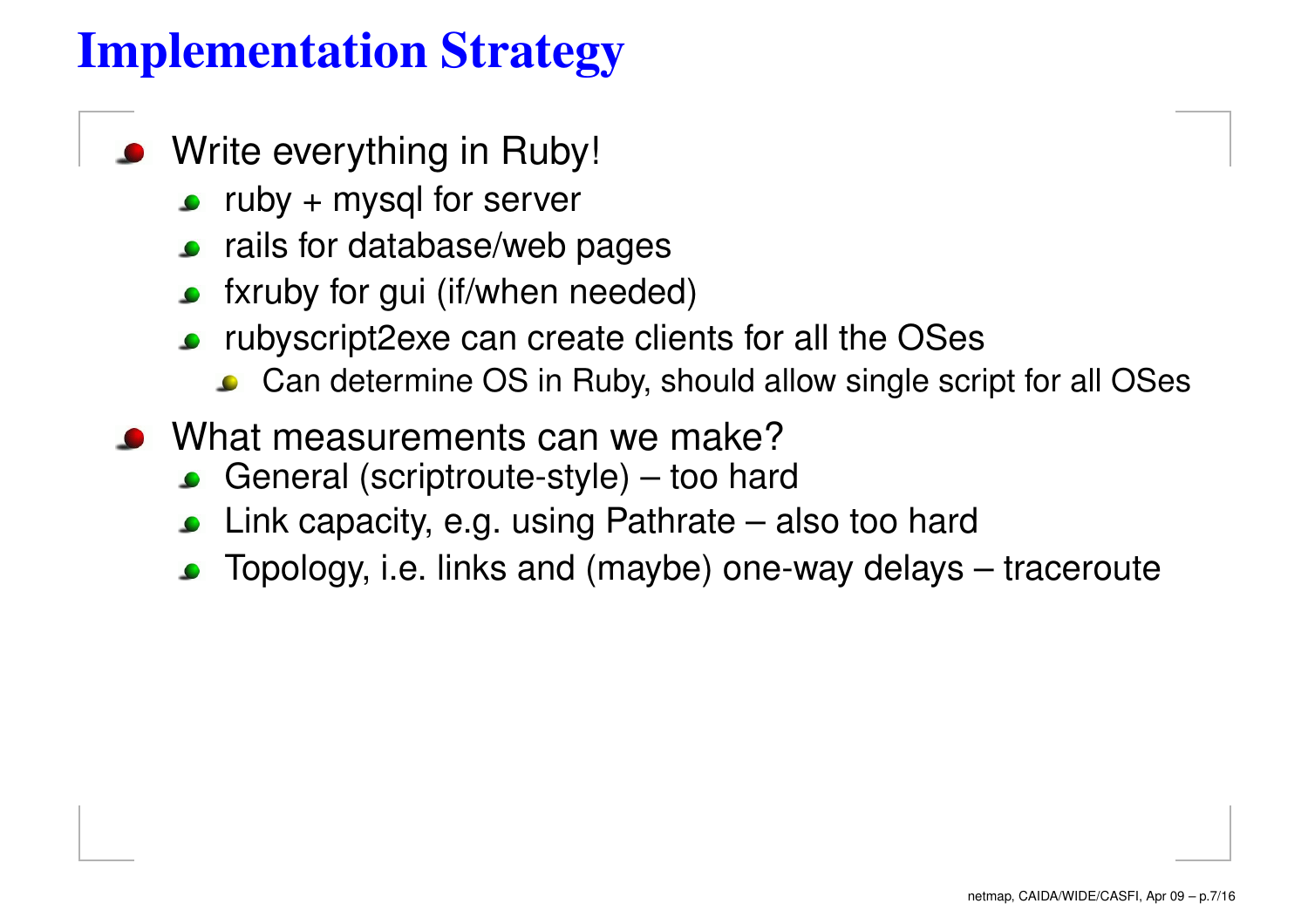## **Implementation Strategy (2)**

- What about Firewalls?
	- measurement between clients needs e2e addressing
		- **Firewalls block that**
- Skype and friends have cunning schemes to get throughfirewalls
	- we don't want to go there
- **•** traceroute is single-ended
	- trace as near to target IP address as we can
- decided to just use traceroute initially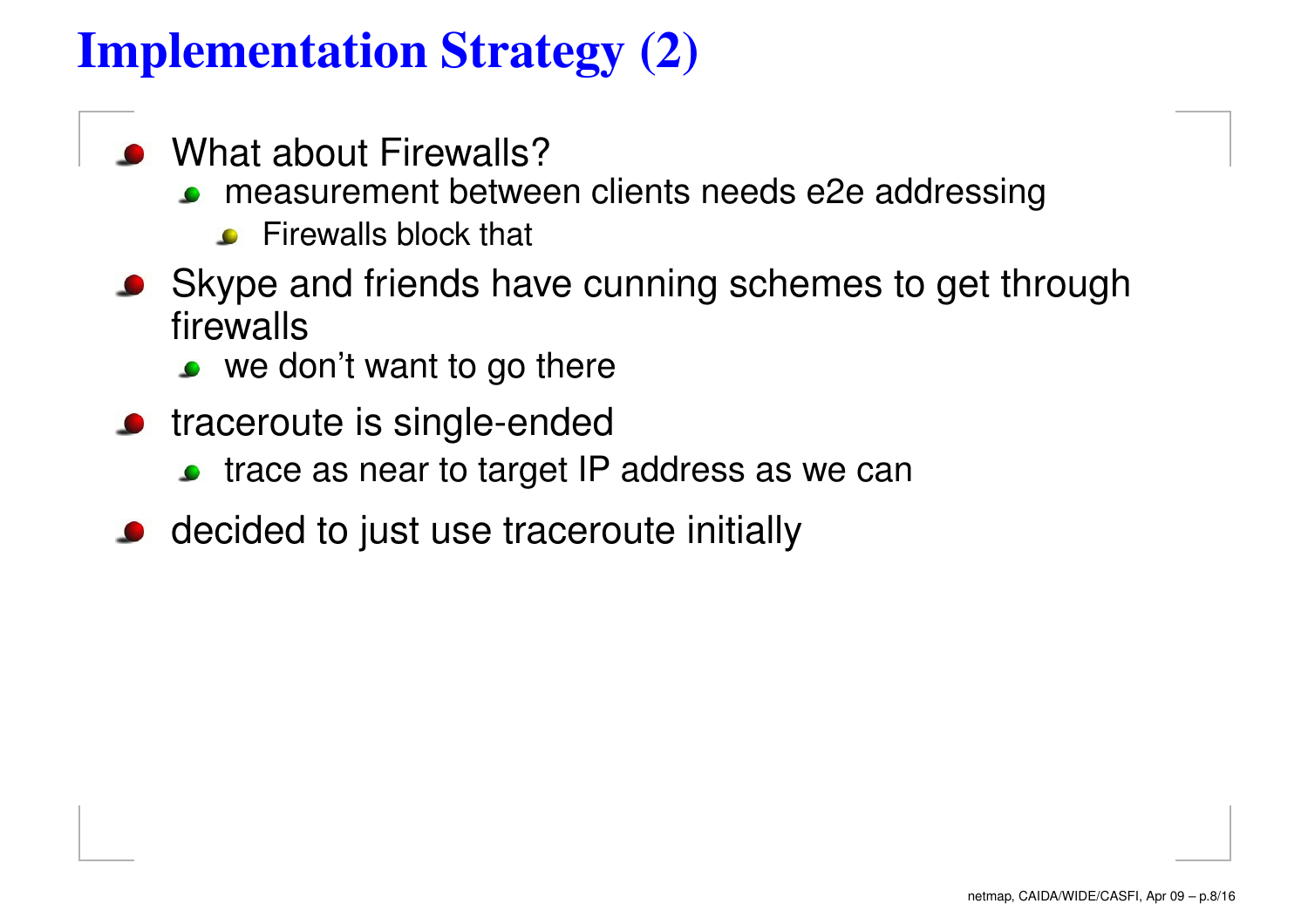# **Implementation Strategy (3)**

- Could we use scamper?
	- Good traceroute capability, good Ruby interface
	- Need to install and run scamper on client hosts
	- Decided to just use system traceroute (already installed)
- Make server do most of the work
	- **EXECUTE:** keep clients minimal
	- simple TLV-over-TCP protocol
- **How to Visualize Topologies?** 
	- **use GraphViz** 
		- well documented
		- **P** ruby module
- need to map IP addresses to ISP
	- Use *uspmon* IP address data (/24 prefixes)
	- **Look up ASNs for prefixes using** http://www.team-cymru.org/Services/ip-to-asn.html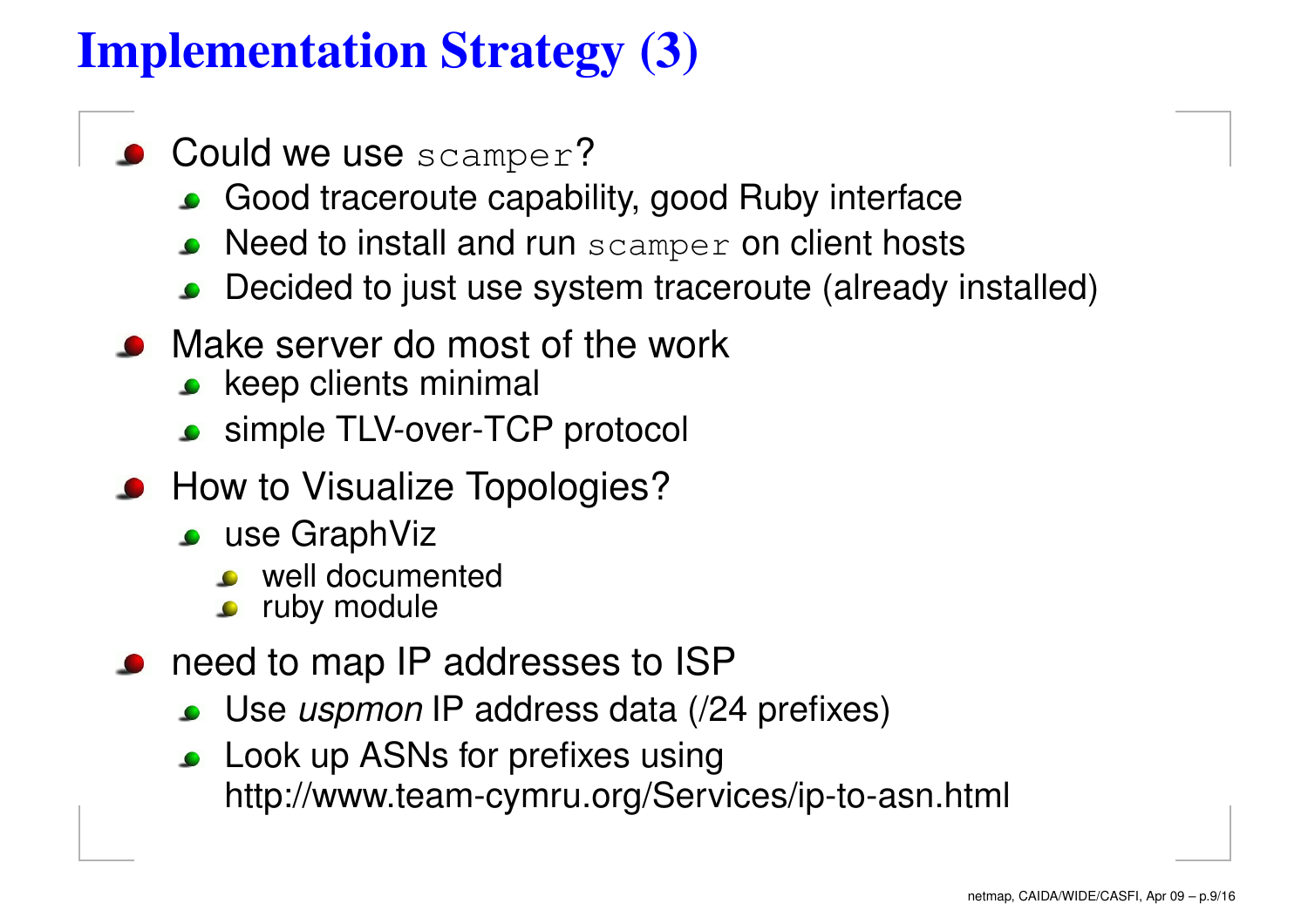#### **Summer 2008-9 Project Goals**

- Implement server and client in Ruby
- Use system traceroute as only measurement tool
	- make mysql database for Traceroutes and Hops only
- Deploy several clients around U Auckland campus network
- Collect (lots of) traceroute data
- Use the traceroute data to draw topology diagrams (if time)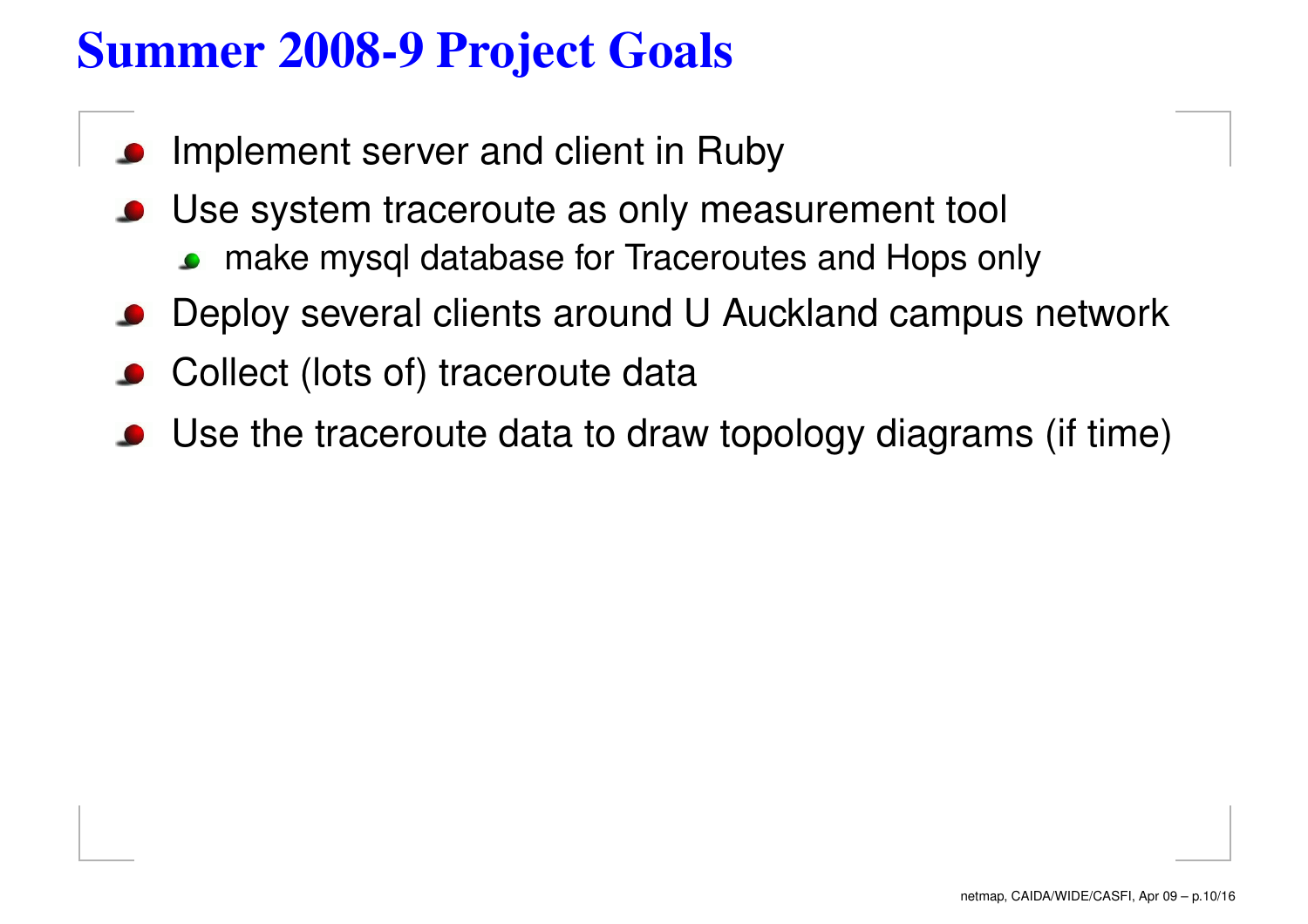### **System Structure**

- OB starts thread for each client
	- (better to use Ruby EventMachine)
- mysql tables
	- ClientInfo, Hops, TraceRoutes
- **Server threads** 
	- handle client login
	- tell client IP addresses to traceroute to
	- **P** receive data and store it in database
- **Client** 
	- **o** login to server
	- ask server for target IP addresses
	- traceroute to them, send data to client
	- sleep for 'measurement interval'
	- loop with next set of targets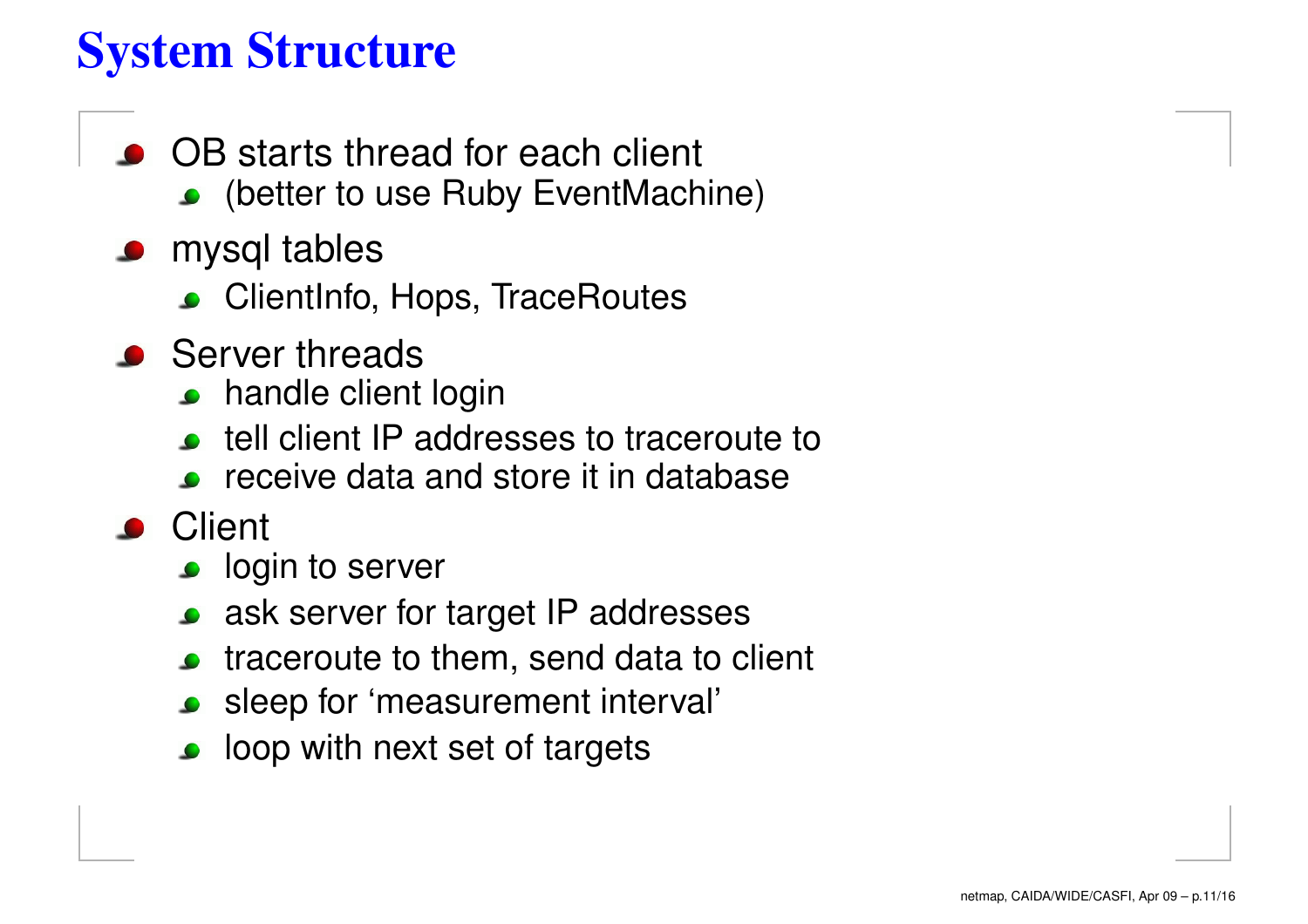## **Topology from traceroute data?**

- traceroute measures rtt forttl =  $1, 2, ...$
- Default is three tries for each ttl
- Assume that each column of output is <sup>a</sup> route
- That's fine if there's only one path
- But U Auckland network has(lots of) resilience . . .
- Paths from Nevil's desktop Mac to *dnsparse* VM (in Data Centre)  $\Rightarrow$

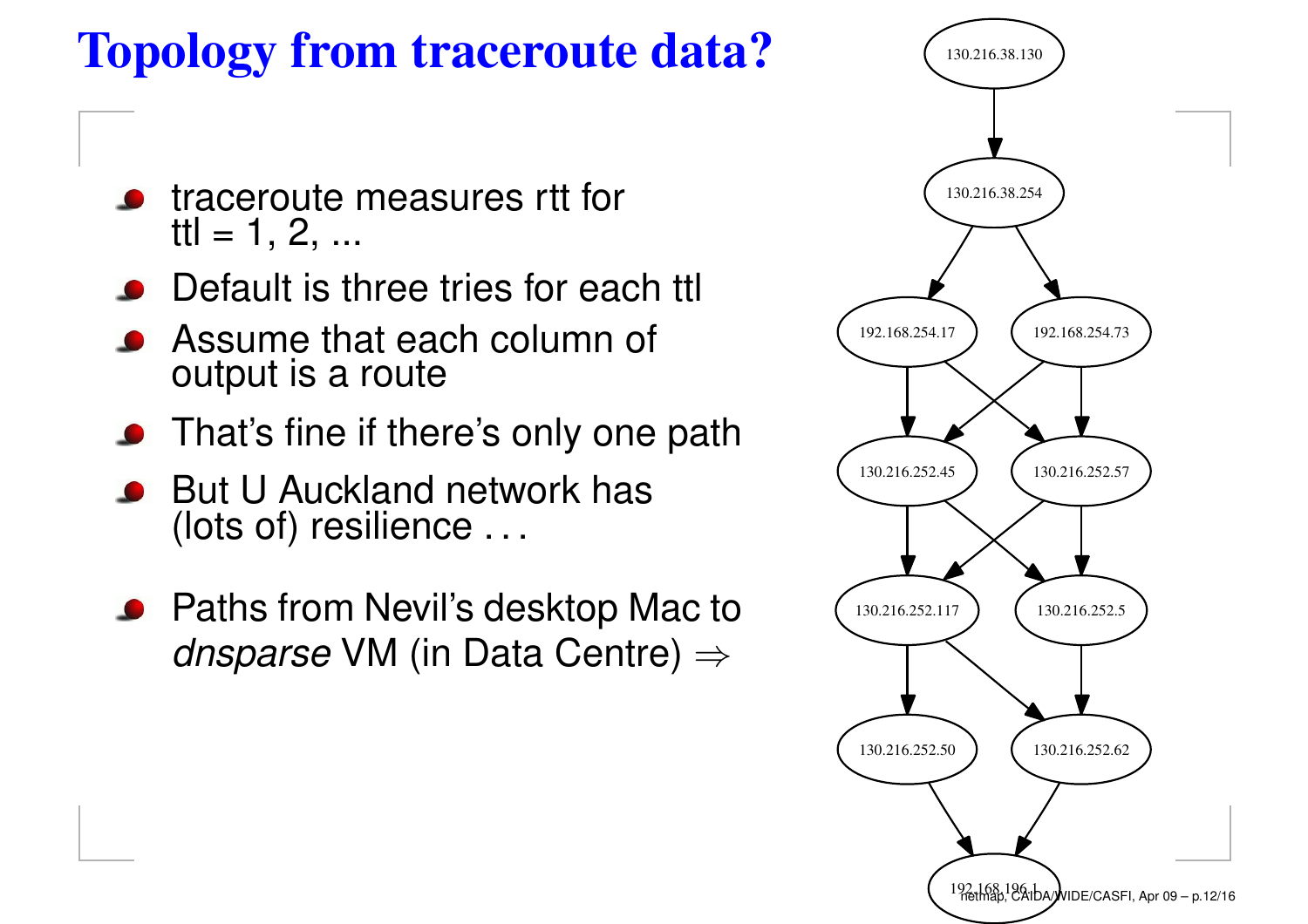#### **'Best guess' routes from traceroute?**

- Would  $n$  times 1 try per hop be better?
- Seems to be!
- Anyone got anybetter ideas?

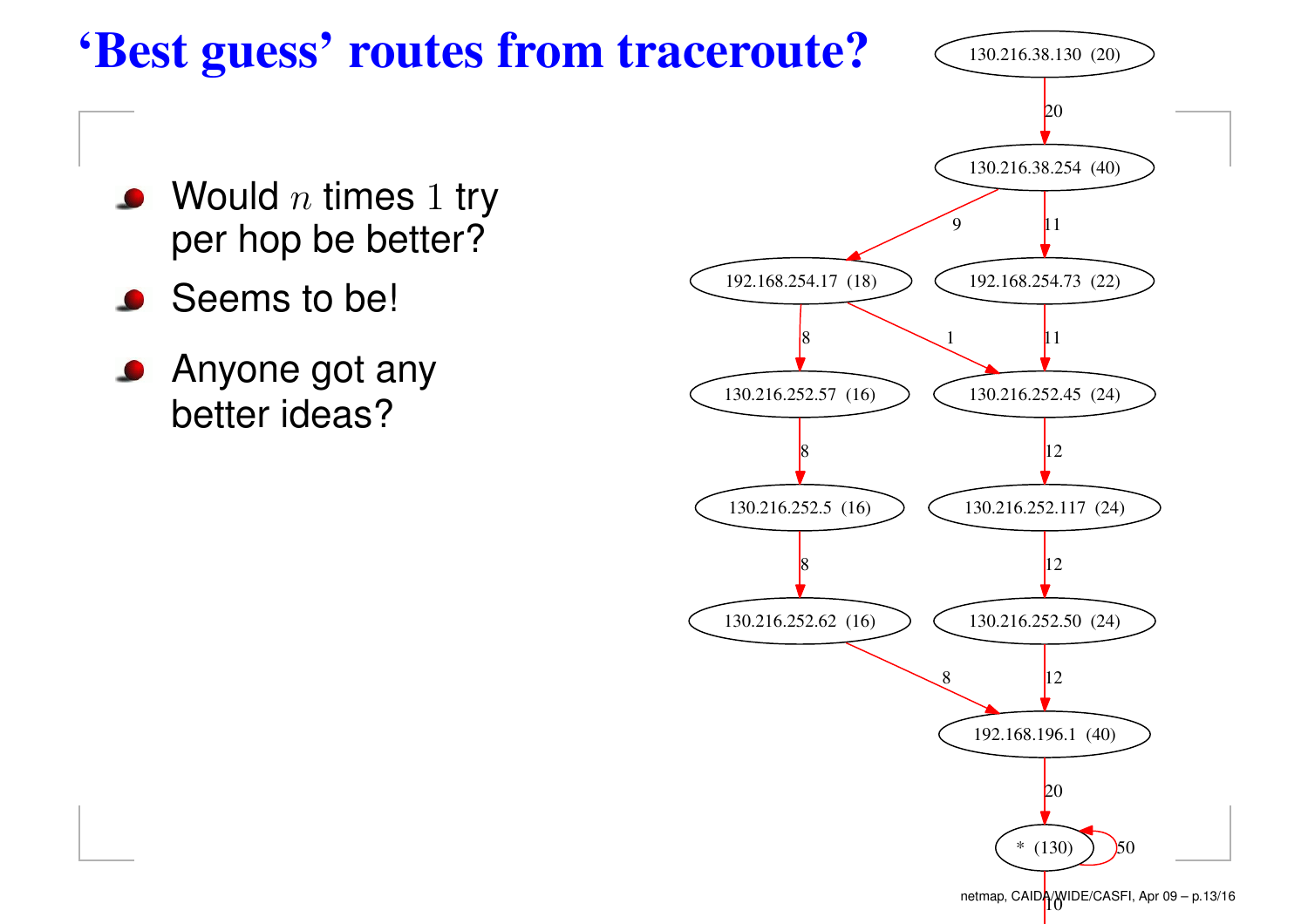## **Summer Project Summary**

• Proof of concept achieved by two (end of 2nd-year) students in 10 weeks

#### Next steps:

- **•** improve server/client code
- get windows and OS X clients working
- collect lost more data at U Auckland
- explore ways to visualise the data well  $\bullet$
- make pretty web pages
- **•** try running clients in Auckland Internet

. . .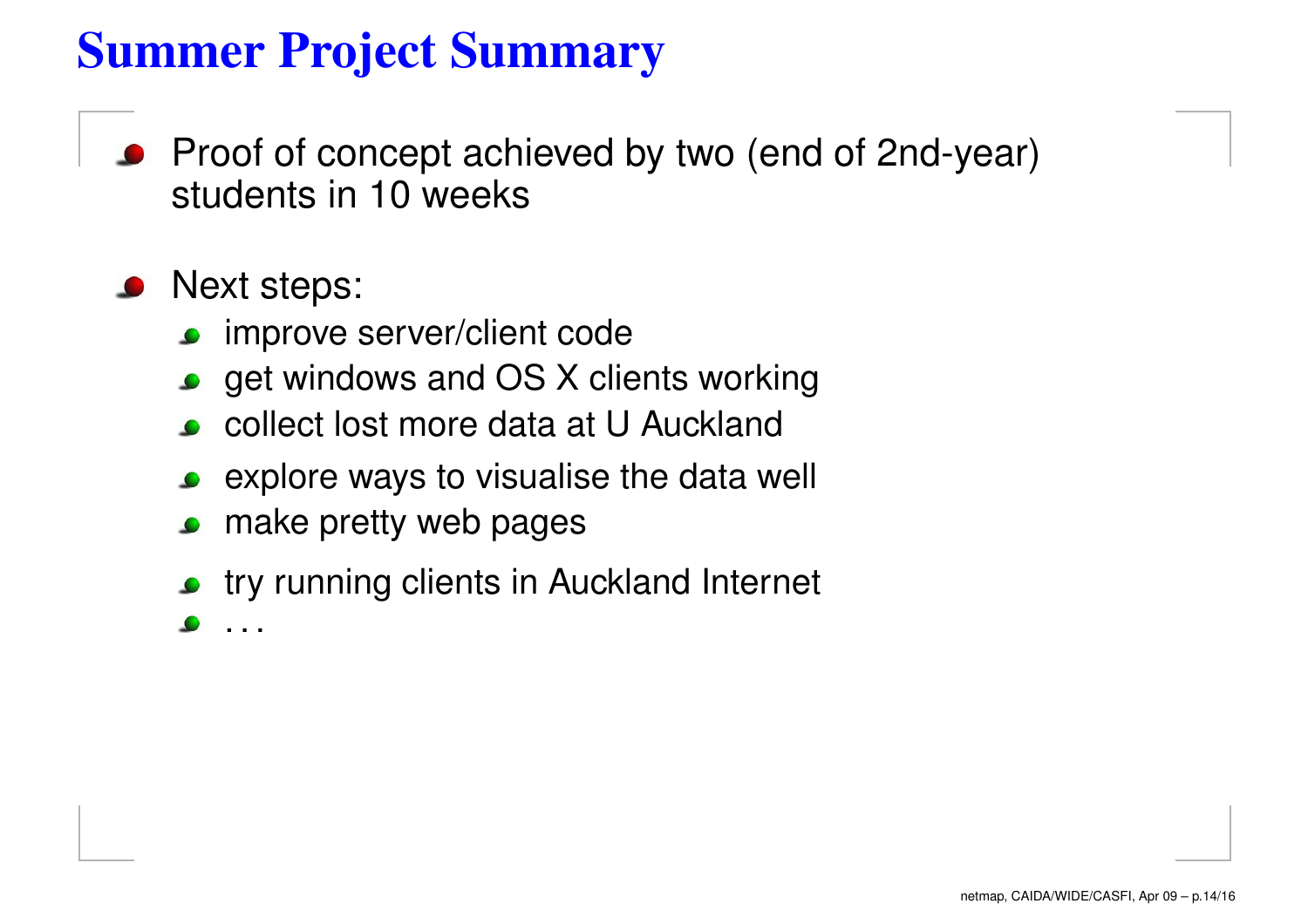### **WAND feedback**

- Questions about ' $n\times 1$ ' traceroute strategy
- $\texttt{scamper}$  tries really hard to map links
	- that includes keeping porobe packet fields same for all TTLs
	- routers/switches along path should use same hash frompackets
- Trying scamper at Auckland on same path as before produced single paths
	- so did traceroute, same path, even with ' $5 \times n$ ' strategy
	- ditto scamper using Paris traceroute, scamper  $-c$  'trace  $-P$  icmp-paris'  $-i$  130.216.190.25
- *But,* it was a zig-zag path on previous diagrams!
- Clearly, paths can and do change over time in the U Auckland network
- Matthew has a Windows  $\texttt{scamper}$  in development